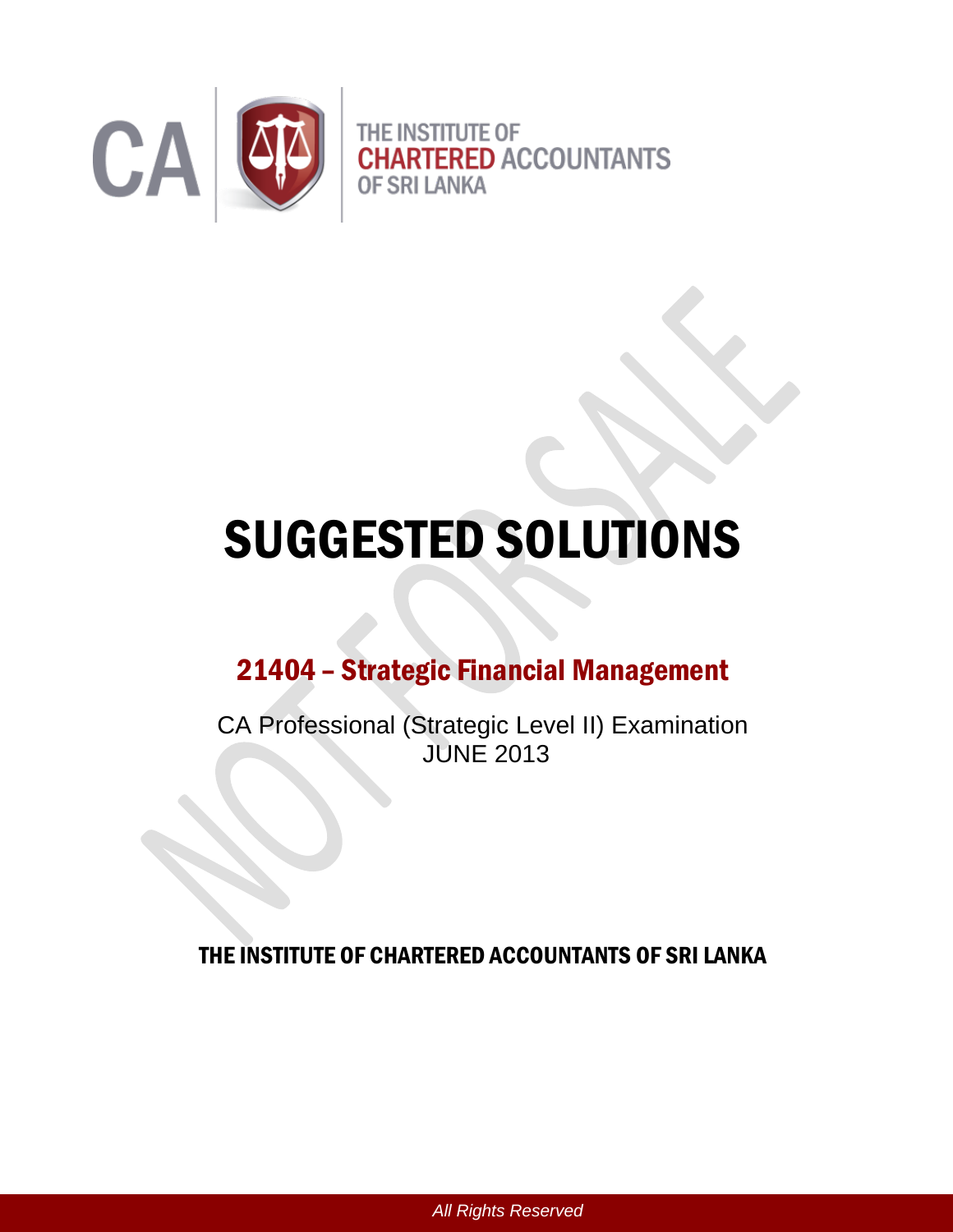#### **Answer No. 01**

#### *a. Determine the maximum price GSL should offer TPL for a cash acquisition.*

| year                    | $\theta$    |            | 2          | 3          | $\overline{4}$ | 5          | 6             |                              |
|-------------------------|-------------|------------|------------|------------|----------------|------------|---------------|------------------------------|
|                         |             |            |            |            |                |            |               |                              |
| <b>Incremental Cash</b> |             |            |            |            |                |            |               |                              |
| Flow TPL                |             | 37,500,000 | 37,500,000 | 41,000,000 | 43,500,000     | 48,000,000 | 50,000,000    | 51500000                     |
| Terminal value          |             |            |            |            |                |            | 396,153,846   | $= 51500000(0.16 -$<br>0.03) |
| <b>Total Cash flow</b>  |             | 37,500,000 | 37,500,000 | 41,000,000 | 43,500,000     | 48,000,000 | 446,153,846   |                              |
| 16% Discount factor     |             | 0.8621     | 0.7432     | 0.6407     | 0.5523         | 0.4761     | 0.4104        |                              |
| Discounted              |             |            |            |            |                |            |               |                              |
| value(PV)               |             | 32,328,750 | 27,870,000 | 26,268,700 | 24,025,050     | 22,852,800 | 183, 101, 538 |                              |
| Cumulative PV           | 316,446,838 |            |            |            |                |            |               |                              |
| No. of Shares of        |             |            |            |            |                |            |               |                              |
| TPL                     | 8,620,000   |            |            |            |                |            |               |                              |
| Max. Price per          |             |            |            |            |                |            |               |                              |
| share                   | Rs. 36.71*  |            |            |            |                |            |               |                              |

*b.* 

(i) Highly leverage transaction (HLT)

 HLT refers to the acquisition of a company by an "investor' using a significant proportion of debts (in percentage terms) to meet the purchase consideration i.e cost of acquisition

#### Company specific characteristics

- Strategic positioning of the company within the industry
- \* Growth opportunities.
- \* Operating leverage.
- \* Capital Expenditure requirements.
- \* Working Capital requirements.
	- Cash flows.
		- Management capacity to operate effectively in a highly leverage situation.
- (ii) *If GSL planned to sell convertible debentures to finance 80% of the cash acquisition price found in (a) above, how might it would impact the firm. Clearly highlight pros and cons associated with it.*

#### *Advantages:*

- 1. Regardless of how profitable the company is, convertible bondholders receive only a fixed limited income until conversion. This is an advantage for the company because more of the [operating](http://www.investopedia.com/terms/o/operatingincome.asp)  [income](http://www.investopedia.com/terms/o/operatingincome.asp) is available to ordinary shareholders.
- 2. If the GSL can raise debt at a lower rate compared to the cost of capital (16%), over years equity holders will be largely benefited.
- 3. As debt interest is tax deductible, the issue of convertible bonds would help to keep the cost of capital down up to the point of conversion.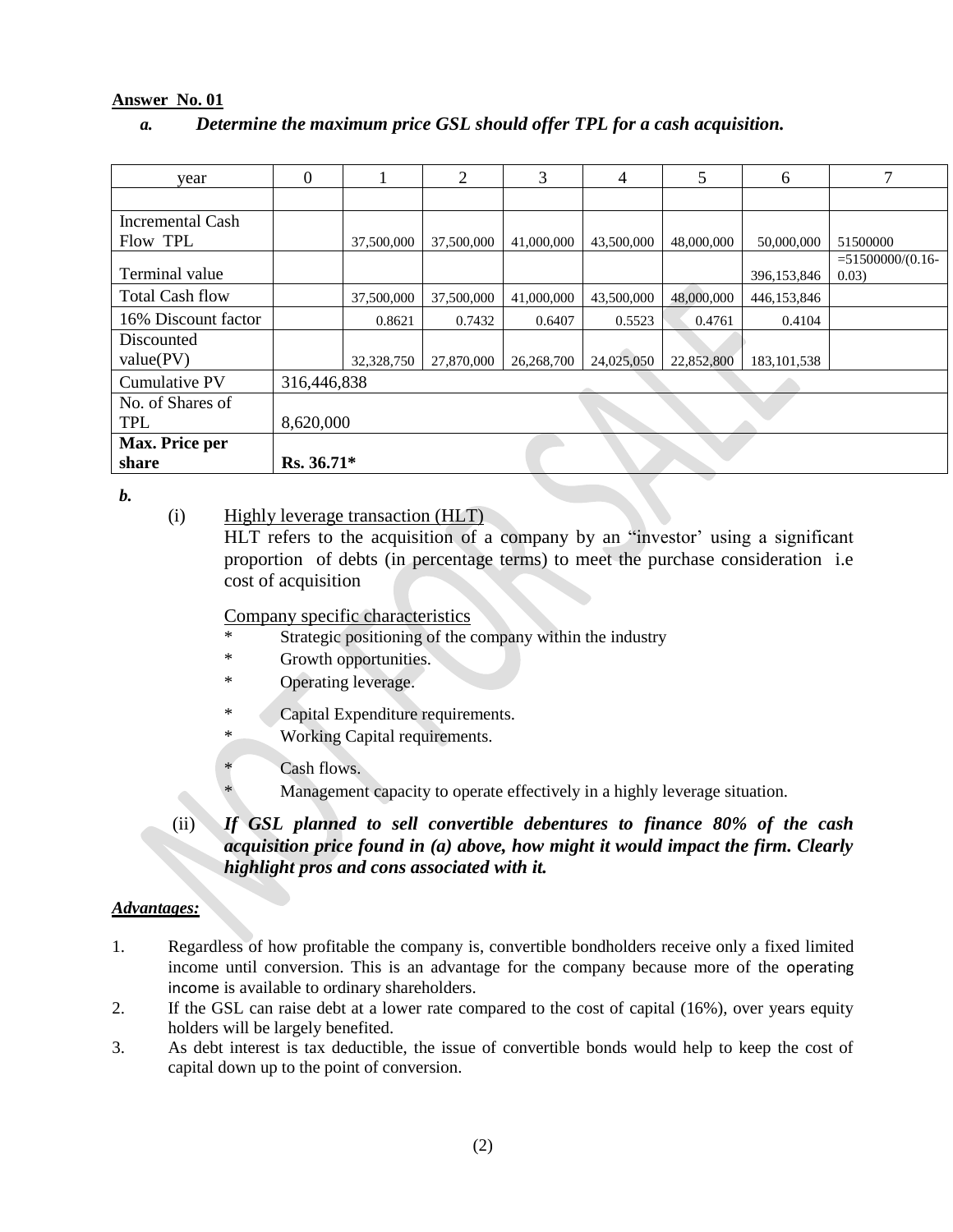4. The GSL does not have to worry about the repayment as the bond is convertible. (Assuming convertibility is not optional). As a result, the notional cost of bankruptcy will be less in the minds of those who will invest in the GSL bonds. So the company would be able to raise debt at low cost.

#### *Disadvantages:*

- 1. As the volume of debt planned to be raised is high GSL's debt equity ratio will go up substantially. Prospective investors will demand a high rate of interest. If the company is already indebted substantially, new issue will further aggravate the situation.
- 2. If the business conditions deteriorate in the future, income available for shareholders would become more volatile as a result of new debt.
- 3. There is high propensity to reduce the price of the share of GSL with the new issue of debt.
- 4. At the time of conversion, the composition of shareholding of GSL would change substantially. This could make a threat to the current shareholders with controlling interest.
- 5. Possible dilution of shares, in the event of conversion.

#### *c. Determine whether Mr. Wetthasinghe's proposal of one to one share swap option would be acceptable to GSL?*

As currently a share of GSL is estimated at Rs. 45 per share, it is **not worth to go for one to one** exchange with something worth less. (According to previous computations, the maximum value of TPL share is **Rs. 36.71**). In Wettasinghe's proposal, there is no meaning of what he said to offer GSL at Rs.40, when the offering ratio had been fixed. Therefore, here the exchange is a "share worth of Rs.40 with a share worth having maximum price of Rs. 36.71**".** 

#### **If this exchange takes place, GSL share price will go down as shown in the following calculation.**

|    | Value of GSL as of now                                                                                | $20,000,000$ shares * Rs 45/- Rs. |     | 900,000,000   |  |
|----|-------------------------------------------------------------------------------------------------------|-----------------------------------|-----|---------------|--|
|    | The incremental present value (as per computation under <b>question</b> (a) above)                    |                                   |     |               |  |
|    |                                                                                                       |                                   | Rs. | 316,446,838   |  |
|    | Total value of the firm after acquisition                                                             |                                   | Rs. | 1,216,446,848 |  |
|    | Total number of shares of GSL after acquisition                                                       |                                   |     | 28,620,000    |  |
|    | Price of the share after acquisition                                                                  |                                   |     |               |  |
|    | (based on 1:1 Swap) (Rs. 1,216,446,848/28,620,000)                                                    |                                   |     | $Rs. 42.50*$  |  |
|    | *However, the market response will not be exactly the same as above computation.                      |                                   |     |               |  |
| d. | Calculate the ratio of exchange in a share swap acquisition if GSL pays Rs. 32 for a share of<br>TPL? |                                   |     |               |  |
|    | The total value expected to pay for the shareholders of the TPL $(8.620.000 * Rs. 32) = Rs. 275.84$   |                                   |     |               |  |

|                                            |     | The total value expected to pay for the shareholders of the TPL $(8,620,000 * Rs. 32) = Rs. 275, 840,000$ |
|--------------------------------------------|-----|-----------------------------------------------------------------------------------------------------------|
| No. of GSL shares to be                    | $=$ | 275,840,000                                                                                               |
| Issued to fund the purchased consideration |     | 42.50                                                                                                     |
|                                            | $=$ | 6,490,353 shares                                                                                          |
|                                            | $=$ | <b>GSL</b> new shares : <b>TPL</b> original shares                                                        |
| Share Swap ratio                           | $=$ | 6,490,353<br>8,620,000<br>$\sim 1000$                                                                     |
|                                            | $=$ | 0.75 GSL<br>1 TPL<br>$\mathcal{L}$                                                                        |
|                                            |     | 1 GSL<br>$1.33$ TPL.<br>$\mathcal{L}$                                                                     |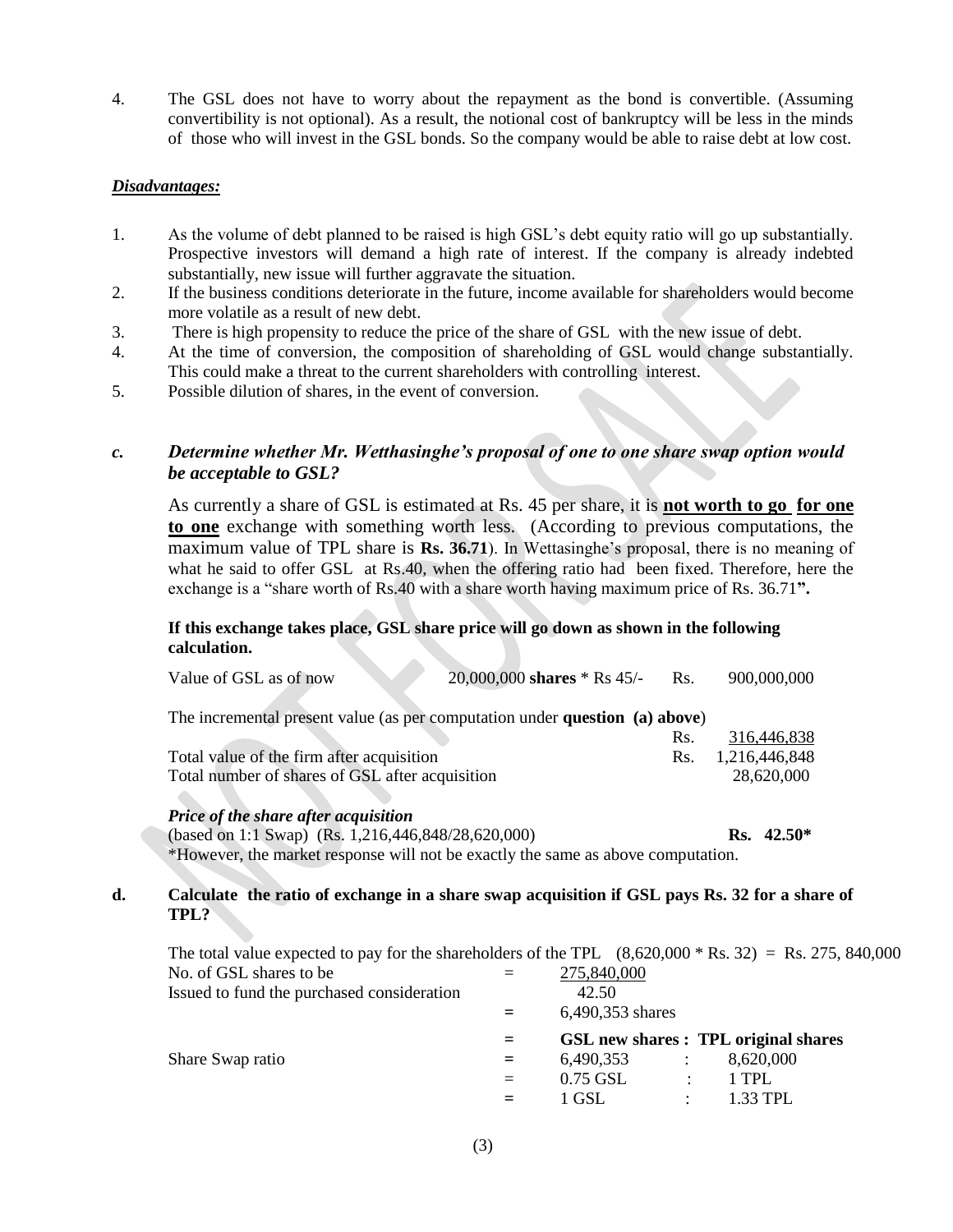#### **e. Determine the effect of above Swap in (d) would have on the EPS of the original shareholders of (a) of GSL and TPL in year 1.**  $\mathbf{D}$

|                                             |            |                          | INS.        |
|---------------------------------------------|------------|--------------------------|-------------|
|                                             |            |                          | Year 1      |
| Current earnings of GSL                     |            |                          | 105,000,000 |
| Incremental earnings                        |            |                          | 37,500,000  |
| Total                                       |            |                          | 142,500,000 |
| Total no of shares after acquisition        |            | $20,000,0000 + 6,490353$ |             |
|                                             |            |                          | 26,490,353  |
| Post merger earnings                        |            | Rs.142.5 mn              |             |
| Post merger No. of shares                   |            | 26,490,353               |             |
| EPS after acquisition                       |            |                          | 5.38        |
|                                             |            |                          |             |
|                                             | <b>GSL</b> | <b>TPL</b>               |             |
| Pre acquisition EPS                         | 5.25       | 3.29                     |             |
| Post acquisition EPS                        | 5.38       | 5.38                     |             |
| TPL Effective increase $(3.86 - 3.3) / 3.3$ | 0.13       | 2.09                     |             |
| % change $(+)$                              | 2.48%      | 63.5%                    |             |

According to the above computations, acquisition is more beneficial to the TPL shareholders.

#### **Answer No. 02**

(*Total 20 marks)*

- (a) Possible effects of reduction of interest rates
	- (i) Reduction of interest rates will increase borrowings, investments, consumables expected.
	- (ii) Cheaper borrowing costs leading to inflation.
	- (iii) Effect on financial assets e.g. price of existing debenture tend to increase.
	- (iv) Increased savings.
	- (v) Possible depreciation of exchange rate making exports more competitive and imports more expensive.
	- (vi) Shifting of funds from financial assets to capital assets.
	- (vii) Induce creation of economic problems.

Why do companies issue debentures rather than borrowing from banks?

- $\blacksquare$  Term/s of issue
- Amount of capital
- Bank borrowing could be restrictive or expensive compared to debentures in spite of certain advantages.
- Image of the corporate
- **Special tax incentives to the debenture holders**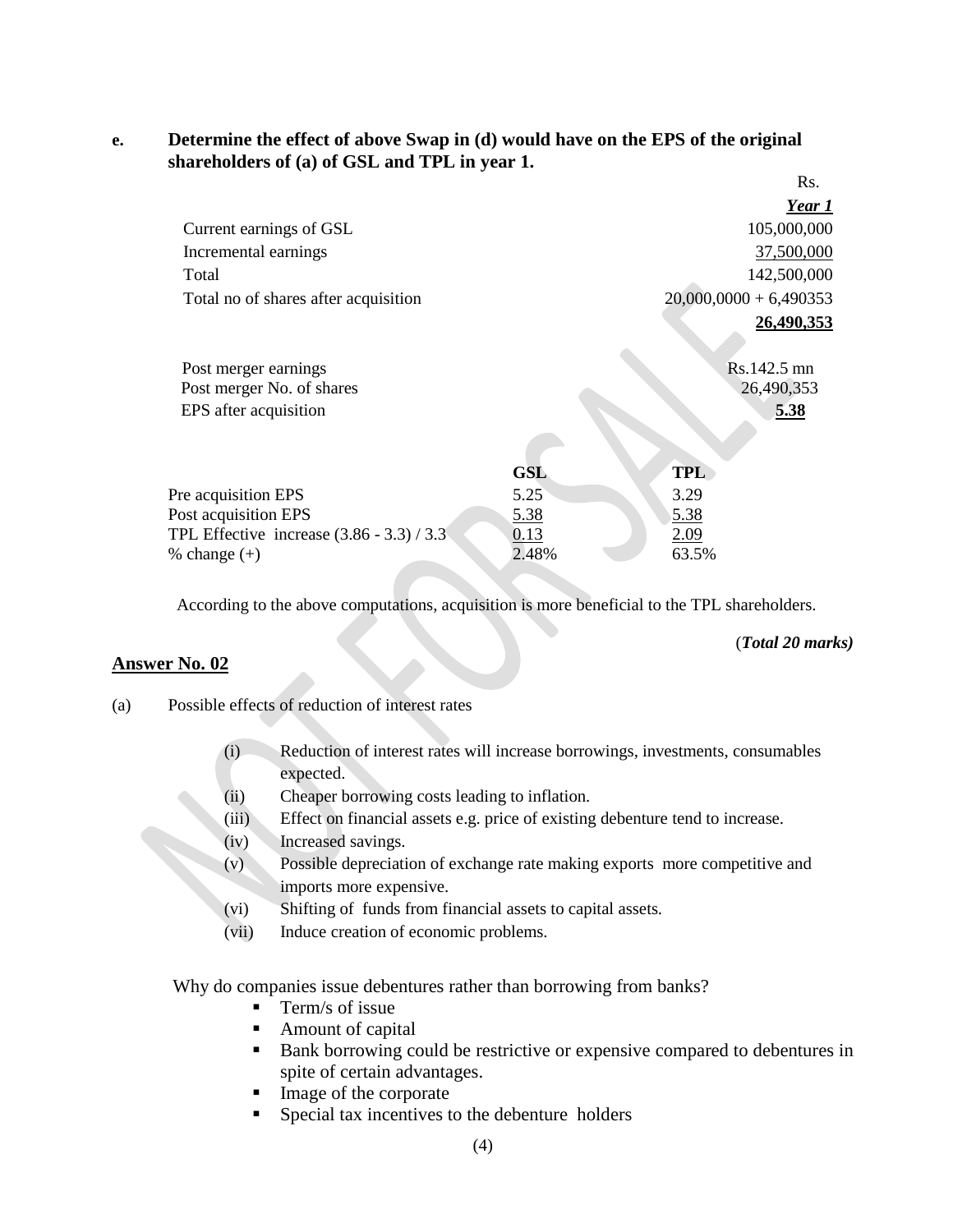(b) (i)  $10+150+200+1,500+20,000 = 21,860$ 

| (…           |                   |              |              |                 |
|--------------|-------------------|--------------|--------------|-----------------|
| Applications | Size              | Application  | Alloted      | Refund          |
| 10           | $>$ Rs. 50 mn     | Rs. 750 mn   | Rs. 375 mn   | Rs. 375 mn      |
| 150          | $>$ Rs. 5 – 50 mn | Rs. 1,500 mn | Rs. 1,125 mn | Rs. 375 mn      |
| <b>200</b>   | $>$ Rs. 2 – 5m    | Rs. 750 mn   | Rs. 600 mn   | Rs. 150 mn      |
| 1,500        | $>$ Rs. 0.5 – 2mn | Rs. 900 mn   | Rs. 810 mn   | <b>Rs. 90mn</b> |
| 20,000       | $\langle$ Rs. 0.5 | Rs. 100 mn   | Rs. 90 mn    | <b>Rs.</b> 10mn |
| 21,860       |                   | Rs. 4 bn     | Rs. 3 bn     | Rs. 1 bn        |
|              |                   |              |              |                 |
|              |                   |              |              |                 |
|              |                   |              |              |                 |

 $\mathcal{L}(\mathcal{L})$ 

| (iii) | Finance cost |     | 1 bn x 15% x 1/52                                                     |
|-------|--------------|-----|-----------------------------------------------------------------------|
|       |              |     | Rs. 2.88 mn                                                           |
|       |              |     |                                                                       |
|       |              |     |                                                                       |
| (iv)  |              |     | $\frac{76.25}{ } + \frac{76.25}{ }$<br>1,000<br>$+$ + 76.25<br>$^{+}$ |
|       |              |     | $(1.09)^{10}$<br>$(1.09)^1$ $(1.09)^2$<br>$(1.09)^{10}$               |
|       |              |     | 76.25 x (cum 9%, 10%) + 1000/(1.09) <sup>10</sup>                     |
|       |              | $=$ | $76.25 \text{ X } 6.418 + 1,000 \text{ X } 0.422$                     |
|       |              |     | $489.37 + 422$                                                        |
|       |              |     | Rs. 911.37                                                            |
|       |              |     |                                                                       |

**Note:** calculations based on effective interest rate of 8.6% also treated as a correct answer.

| (v)  | $-Rs. 1.8bn$<br>60%<br><b>SLIBOR</b> increase<br>2% for 2 years<br>Rs. 1.8 bn x $2\%$ x 2<br>Rs. 72 mn                                           |            |                                                                      |
|------|--------------------------------------------------------------------------------------------------------------------------------------------------|------------|----------------------------------------------------------------------|
| (vi) | $Y_1$ cost<br><b>Fixed cost</b><br>Rs. 1.2 bn x Rs. 15.25%<br>Rs. 1.8 bn x Rs. 17%<br>Floating<br>Refund<br>Application cost of issue, 2% x 3 bn | $=$<br>$=$ | Rs. 183 mn<br>Rs. 306 mn<br>Rs. 2.884mn<br>$Rs. 60$ mn<br>Rs. 551.88 |
|      | Effective finance cost                                                                                                                           |            | Rs. 551.88<br>Rs. 3,000                                              |
|      |                                                                                                                                                  |            | 18.4%                                                                |

(5)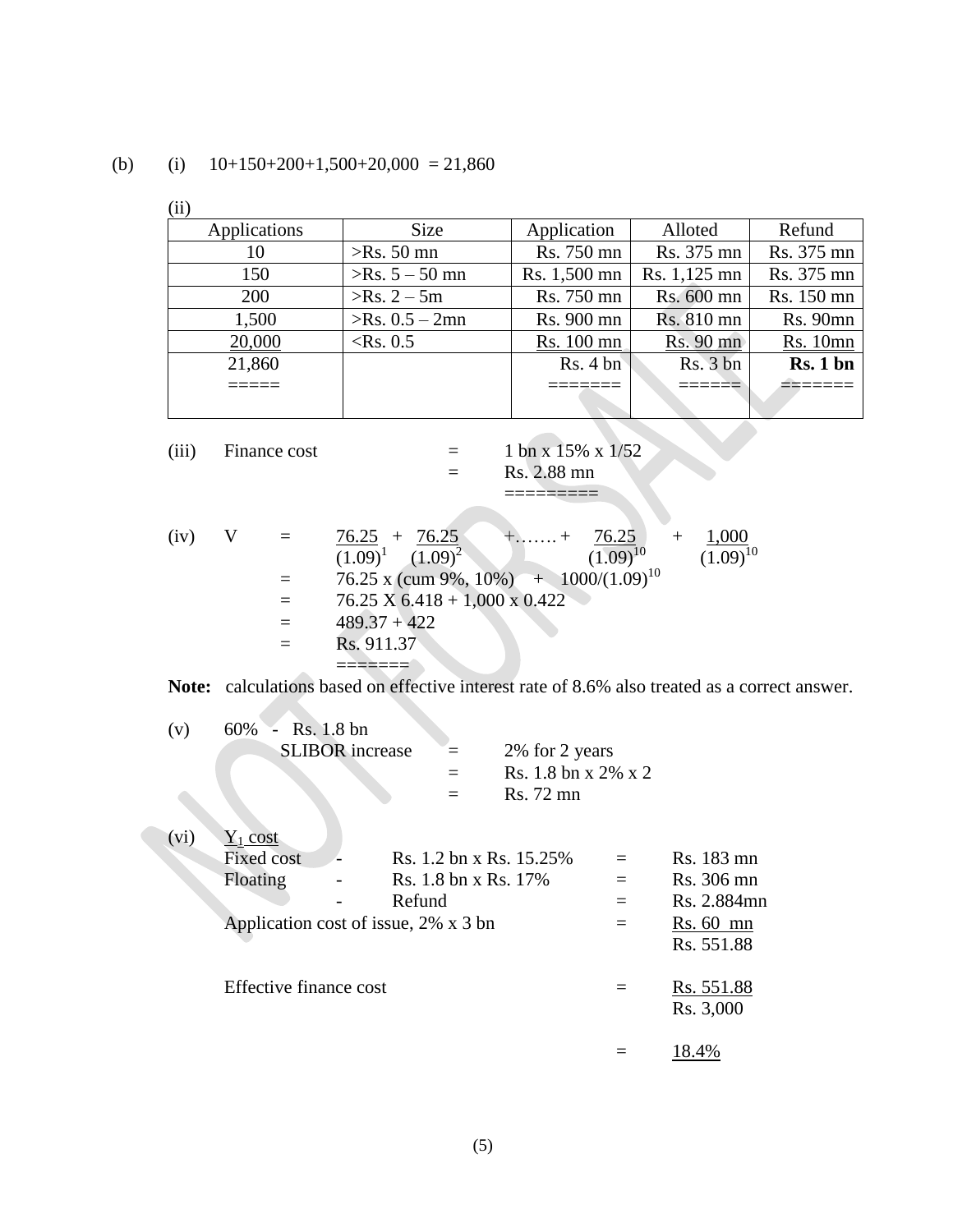- (c) Factors that affect the price volatility of debentures.
	- i. yield
	- ii. maturity
	- iii. coupon
	- iv. inflation
	- v. rating
	- vi. convexity

(Total 20 marks)

#### **Answer No. 03**

(a) In the context of Value Based Management (VBM) CFO will face a number of challenges especially in the modern world in which any business will be subject to various internal and external pressures. Failure to meet the challenges could lead to business distress. CFO, being an important team member of an effective organization, will have to ensure improving its financial health and support meeting challenges in the business frontier**.** 

VBM is mainly concerned with creating value and avoid value destruction . If a business is not run efficiently, it is subject to value destruction. On the other hand if run efficiently, it could create value.

On account of the above CFO will have to ensure:

- Protecting value and supporting value creation.
- Improving cash flows
- Identifying "maximizing" and "minimizing" risks.
- Identification of segments in the 'Boston Matrix"
- Application of investment portfolio management principles.
- Financing etc.

#### (b) (i) MVA

| No. of ordinary shares                       | $=$      | 2 million      |
|----------------------------------------------|----------|----------------|
| Mkt value of ordinary shares $\omega$ Rs. 15 | $\equiv$ | Rs. 30 million |
| Less: book value of equity                   | $=$      | Rs. 21 million |
| MVA .                                        | $=$ $-$  | Rs. 9 million  |

**Note:** Other alternative methods are also considered as correct

OPAT = EBIT  $(1 - T)$  = 10000 x  $(1 - 0.3)$  = 7,000 Capital employed (net assets) = Total assets – (accounts payable + accruals)  $=$  41,600 - (3,800 + 2,800)  $=$  41,600 - (6,600)  $=$  **Rs. 35,000** 

(6)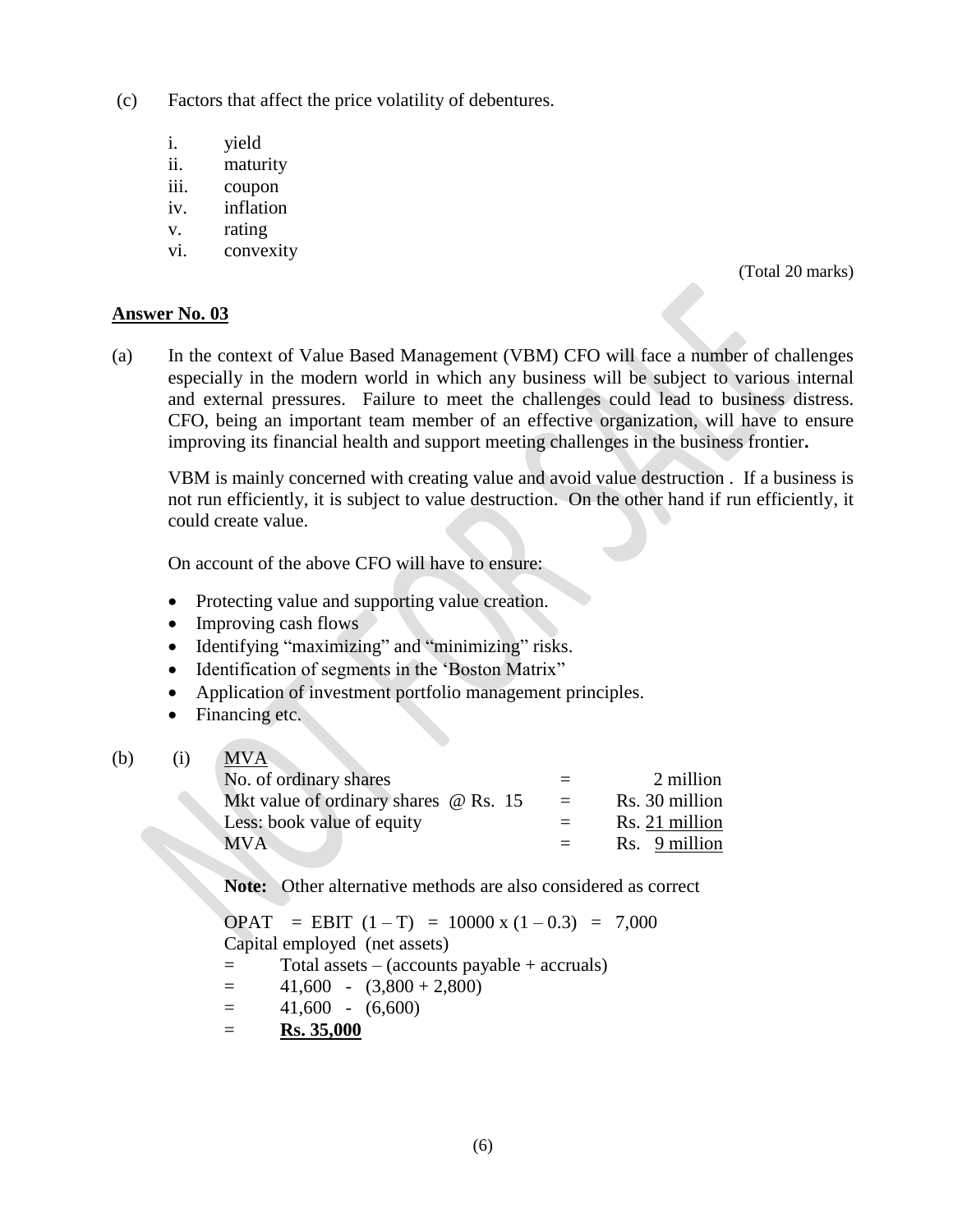| Cost of capital                                                       |     | Wd x Kd $(1-t)$ + We x Ke                                   |
|-----------------------------------------------------------------------|-----|-------------------------------------------------------------|
| Mkt value of equity                                                   | $=$ | 30 million                                                  |
| Mkt value of debt                                                     | $=$ | 14 Mn                                                       |
| $\therefore$ Total Mkt value                                          | $=$ | $30 \text{ Mn} + 14 \text{ Mn} = \text{Rs. } 44 \text{ Mn}$ |
| $We = 30/44$                                                          | $=$ | 0.6818                                                      |
| $Wd = 14/44$                                                          |     | 0.31818                                                     |
| $\therefore$ WACC = 0.15 x 0.6818 + .10 x 0.7x0.31818<br>$= 12.454\%$ |     |                                                             |
| $EVA = 7,000 - (0.12454 \times 35,000)$                               |     |                                                             |
| $= 7,000 - 4359$                                                      |     |                                                             |
| $= 2641$                                                              |     |                                                             |

The MVA compares the market value of equity with the book value of Equity (ordinary shares and retained earnings) Market value of equity depends on the market value of ordinary shares. Positive MVA implies that the company has created value. This signifies the company's to earn higher profits and with the high demand for shares in a company with a positive MVA, the company shares price tend to go up capacity.

(Note: instead of value creation if value destructions are expected MVA could be negative and share prices tend to be lower).

EVA, denotes the company ability to earn higher profits than the cost of capital. Leading to value addictively, when EVA is higher, the profitability of the company will be higher and the demand for shares in such a company will be more leading to higher share price.

(ii) Intellectual capital (IC) or "knowledge based equity" plays an important role in the overall performance of an enterprise, as it deals with knowledge and skills of employees. The difference between market value and the book value of an entity could be attributable to IC.

IC should recognized as a strategic resource which will lead to competitive advantage and increased financial performance.

(iii) EVA is linked to operating profit (OP) and it motivates management to make decisions that focus on the growth of a company. As EVA considers the time value of money, it is a more accurate measurement of residual income rather than mere "net income" of a firm. An increase in OP is beneficial to a company and this could be achieved by motivating the staff, application of improved operational managerial techniques etc.

EVA can be achieved by:

- (i) increasing OP, without increasing assets.
- (ii) reducing wastage
- (iii) increasing the NPV of capital invested.
- (iv) determining assets which do not earn sufficient returns visa visa cost of capital.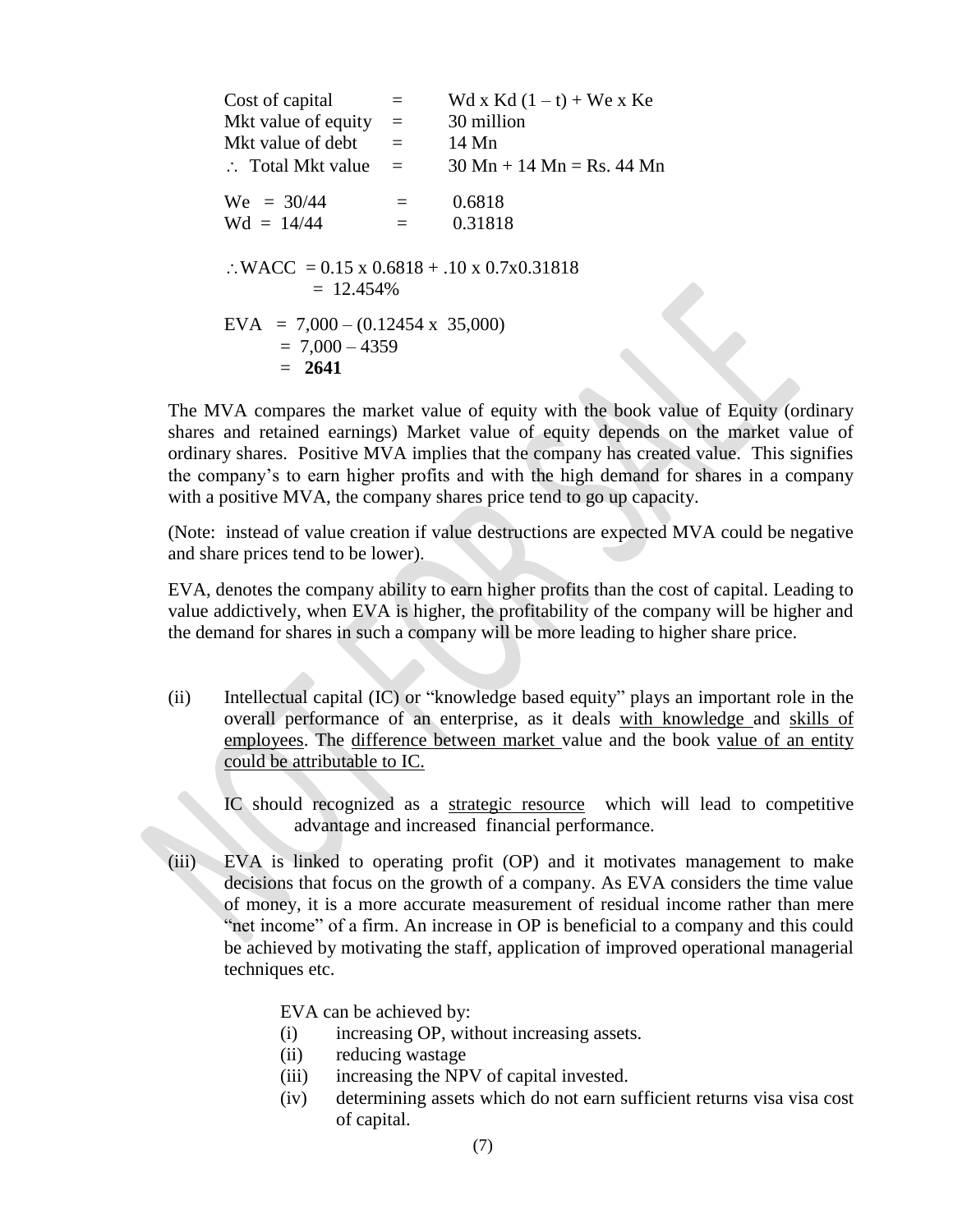A sound compensation plan could motivate management to improve shareholders wealth. An option is a financial instrument that entitles the bearer to buy shares of an organization's shares at a certain price during a certain period of time or under certain conditions. Share options incentivize the executives by providing a direct link between a "staff comfort" and company share price performance. This also allows a firm to attract/ retain highly motivated employees/ entrepreneurs. However, offering share options are also subject to criticism, e.g.: accounting maneuvers in Enron, WorldCom, as it has been found that fixation of share prices have been linked to excessive risk taking and an excessive fixation on share prices. The accounting treatment of share options have also been a debatable issue. The rise of [share option compensation](http://www.investopedia.com/terms/e/eso.asp) has increased the incentives for companies to misreport key information. Companies have increased their reliance on [pro forma](http://www.investopedia.com/terms/p/proformaearnings.asp)  [earnings](http://www.investopedia.com/terms/p/proformaearnings.asp) and similar techniques, which can include hypothetical transactions. Again, many companies just find it difficult to present financial information that complies with fuzzy and evolving accounting standards. Studies have found that the performance impact of options will be limited because of reasons such as freerider problems, accounting myopia or line-of-sight arguments Much of the financial literature does not find evidence of a link between options and business performance

Accordingly, share option schemes in EVA linked plans will have to be considered carefully.

**(Total 20 marks)**

#### **Answer No. 04**

#### (a) Importance of Asset allocation & capital rationing

Asset allocation and its adjunct capital rationing are important aspects of financial management.

Asset allocation is an investment strategy that allows leveraging investment risk by allocating it among different classes of assets, including equities, fixed income such as debenture, funds, and cash (e.g CD,T-Bills. Because different classes of assets have different levels of risk and react differently to market fluctuations, asset allocation is a powerful tool to anticipate market changing conditions and increase a portfolio's return.

Any security-specific selection decision is preceded, either implicitly or explicitly, by an asset allocation decision. Asset allocation is therefore the most fundamental of investment decisions. A proper asset allocation plan can help reduce investment risk portfolio volatility because through diversification portfolio risk is spread on different classes of assets. In doing so, the growth opportunity is not limited to particular securities, but can take advantage of the opportunities derived by a mix of securities that react differently under different market conditions. Asset allocation can also help reduce. By investing in a mix of securities across different asset classes, investors can create a well-diversified portfolio. Modern Portfolio Management demands "Dynamic asset allocation " It refers to strategies that continually adjust a portfolio's allocation in response to changing market conditions. The most popular use of these strategies is portfolio insurance. Broadly speaking, portfolio insurance is any strategy that attempts to remove the downside risk faced by a portfolio. If the investor can make accurate short-term forecasts, tactical asset allocation has the potential to enhance returns. Thus in asset allocation, it is important to give due consideration to returns and risks.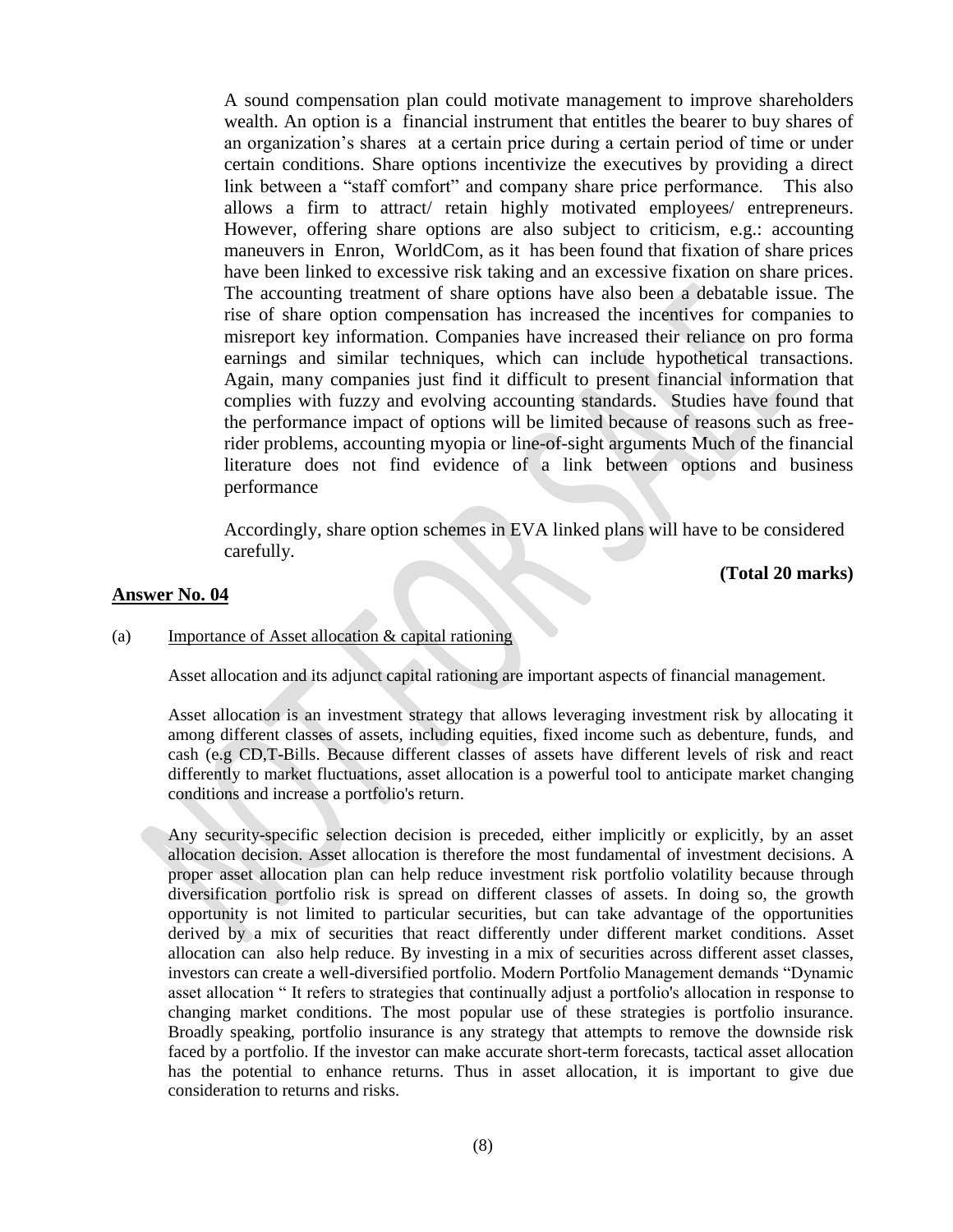An important general rule of corporate finance is that each project must be chosen on the basis of its own merits, irrespective of financing. The two decisions - selection of best project and selection of appropriate method of financing - must be studied separately because the financing source mix could change over time and must be independent of projects started. No organization will have unlimited capital to invest in all identified projects. Even if the capital is not an issue, investments in projects need to be carefully evaluated, e.g. apart from risks and returns of investment opportunities, portfolio effect, value addictively,, exit strategies, etc. need due recognition in asset allocation. This necessitates consideration of capital rationing, which may be in the form of soft capital rationing or hard capital rationing. Under capital rationing situations a firm having more acceptable investment opportunities is concerned with the selection of an investment out of many investment proposals ranked in the descending order of the rate or return. Thus, Capital Rationing helps Capital Budgeting, which is an integral part of Financial Management.

| (<br>b |  |
|--------|--|
|        |  |

|               | 2013   |        |       |       | 2014             |           |                | 2015 |           |     | 2016 |                 | <b>NPV</b> |      | Ran<br>king | Select |
|---------------|--------|--------|-------|-------|------------------|-----------|----------------|------|-----------|-----|------|-----------------|------------|------|-------------|--------|
|               | Rs.    | D<br>F | PV    | Rs.   | DF               | <b>PV</b> | $\mathbf{R}$ s | DF   | <b>PV</b> | Rs. | DF   | PV              | Rs.        | PI   | $Y_1$       | $Y_2$  |
|               |        |        |       |       |                  |           | $\bullet$      |      |           |     |      |                 |            |      |             |        |
| A             | $-50$  |        | $-50$ | $-40$ | 0.9              | $-36$     | 80             | 0.83 | 66.4      | 80  | 0.75 | 60              | 40.4       | 0.81 | 2           | $\ast$ |
| B             | $-60$  | 1      | $-60$ | 35    | 0.9              | 31.5      | 35             | 0.83 | 29.05     | 20  | 0.75 | 15 <sup>2</sup> | 15.55      | 0.26 | 4           |        |
| $\mathbf C$   | $-40$  | 1      | -40   | 30    | 0.9              | 27        | 45             | 0.83 | 37.35     | 55  | 0.75 | 41.25           | 65.6       | 1.64 |             | $\ast$ |
| D             | $-65$  |        | $-65$ | 20    | 0.9              | 18        | 40             | 0.83 | 33.3      | 50  | 0.75 | 37.5            | 23.7       | 0.36 | 3           | $\ast$ |
| E             |        |        |       | $-70$ | 0.9              | $-63$     | 55             | 0.83 | 45.65     | 65  | 0.75 | 48.75           | 31.4       | 0.5  |             | $1*$   |
| $\mathbf{F}$  |        |        |       | $-80$ | 0.9              | $-72$     | 45             | 0.83 | 37.35     | 60  | 0.75 | 45              | 10.35      | 0.15 |             | 2      |
|               | $-215$ |        |       | 105   |                  |           |                |      |           |     |      |                 |            |      |             |        |
| Ava<br>liable | 160    |        |       |       | $190 - 85 = 175$ |           |                |      |           |     |      |                 |            |      |             |        |

Selection of projects C 40



- (ii) If projects are indivisible it must be done in its entirety or not at all and for the optimum use of capital investment**,** a trial and error method could be and the ranking of projects under capital rationing is more difficult than ranking divisible projects*.* In such a situation depending on the available funds the best combination of projects i.e. the best portfolio which will maximize the NPV should be considered. Any remaining funds should be invested in financial securities rather than allowing them to idle in order to enhance earnings or profitability of the available funds.
	- **Note:** Reducing initial investment and delay some projects also considered as alternative answers.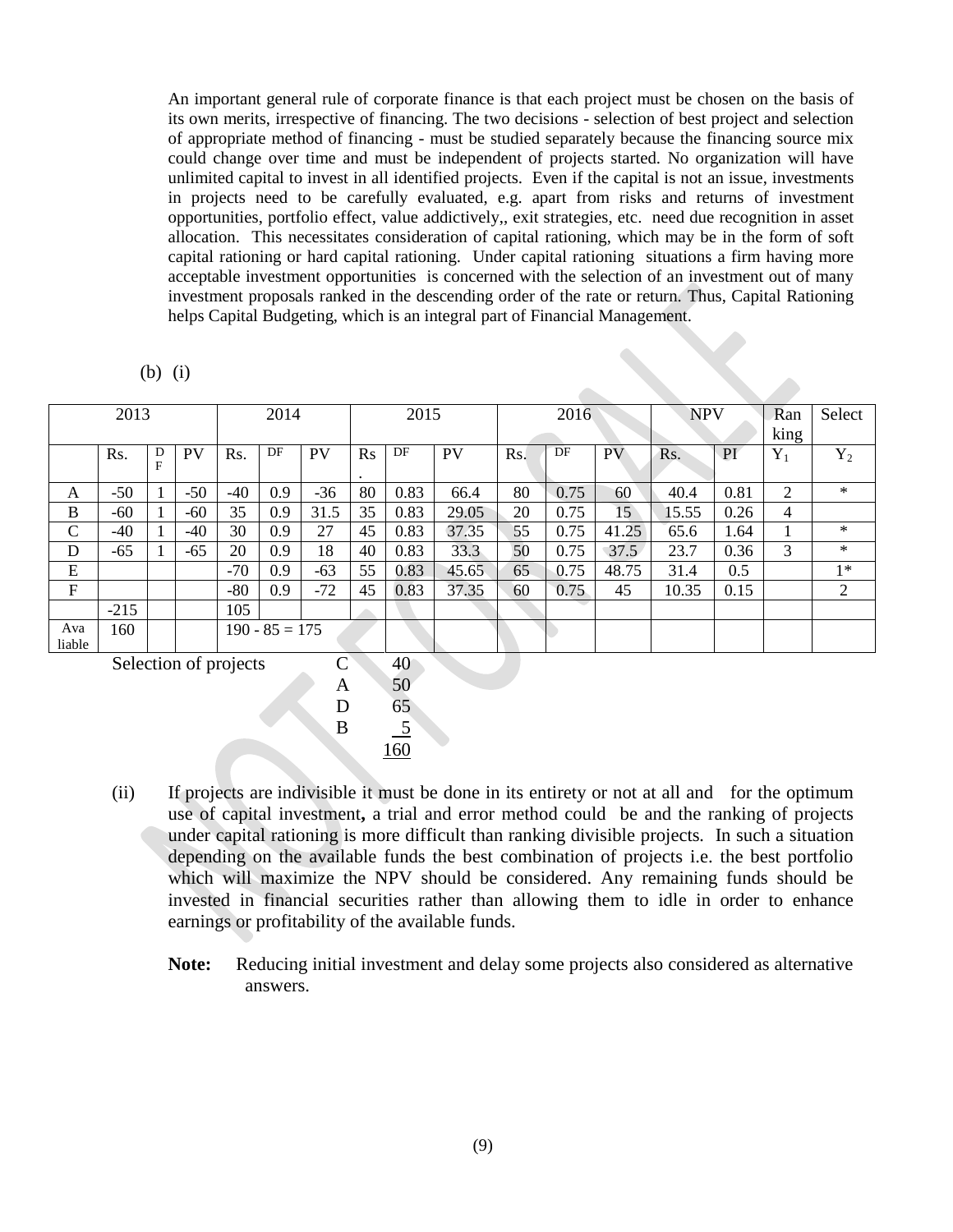(c) (i) Maximize NPV :  $40.4X_A + 15.55X_B + 65.6X_C + 23.7X_D + 31.4X_E + 10.35X_F$ 

Subject to 2013 :  $50X_A + 60X_B + 40X_C + 65X_D = 160$ 

:  $2014$  :  $40X_A - 35X_B - 30X_C - 20X_D + 70X_E + 80X_F \le 90$ 

 $X_A$ ,  $X_B$ ,  $X_C$ , .............. represent proportion of each project to be undertaken with a view to maximizing NPV capital constraints imposed in 2013 and 2014.

We may include further variables on the constraints to accommodate the unutilized funds

- (ii) There are number of limitations in using linear programming technique under capital rationing.
	- (1) Linear programming (LP) is based upon relative relations between input and output i.e. input and output are additive, multiplicative and divisible. But the relation between input and output are not always linear. Thus, LP technique is normally applicable to models when variable are linearly related in practice it may not be the case.
	- (2) The LP model assumes that inputs and outputs can be fractional. This is not always the case in the real world. For instance, if a business is trying to find out how many people it should have on staff during peak business hours, this can't be a fraction.. If even one variable involved has to be in integer form, linear programming is not a suitable technique. LP also assumes that projects are divisible and the returns of the projects are in proportion to the invested in each.
	- (3) Factors such as uncertainty, weather conditions etc. are not taken into consideration. LP is also based on the assumption that cash flows and available resources are known with certainty, i.e. uncertainty ignored. Due to this restrictive assumption, linear programming cannot be applied to a wide variety of problems where values of the coefficients are probabilistic.
	- (4) Linear programming takes into account a single objective only, i.e., profit maximization or cost minimization. However, in today's dynamic business<br>environment, there is no single universal objective for all organizations. environment, there is no single universal objective for all organizations.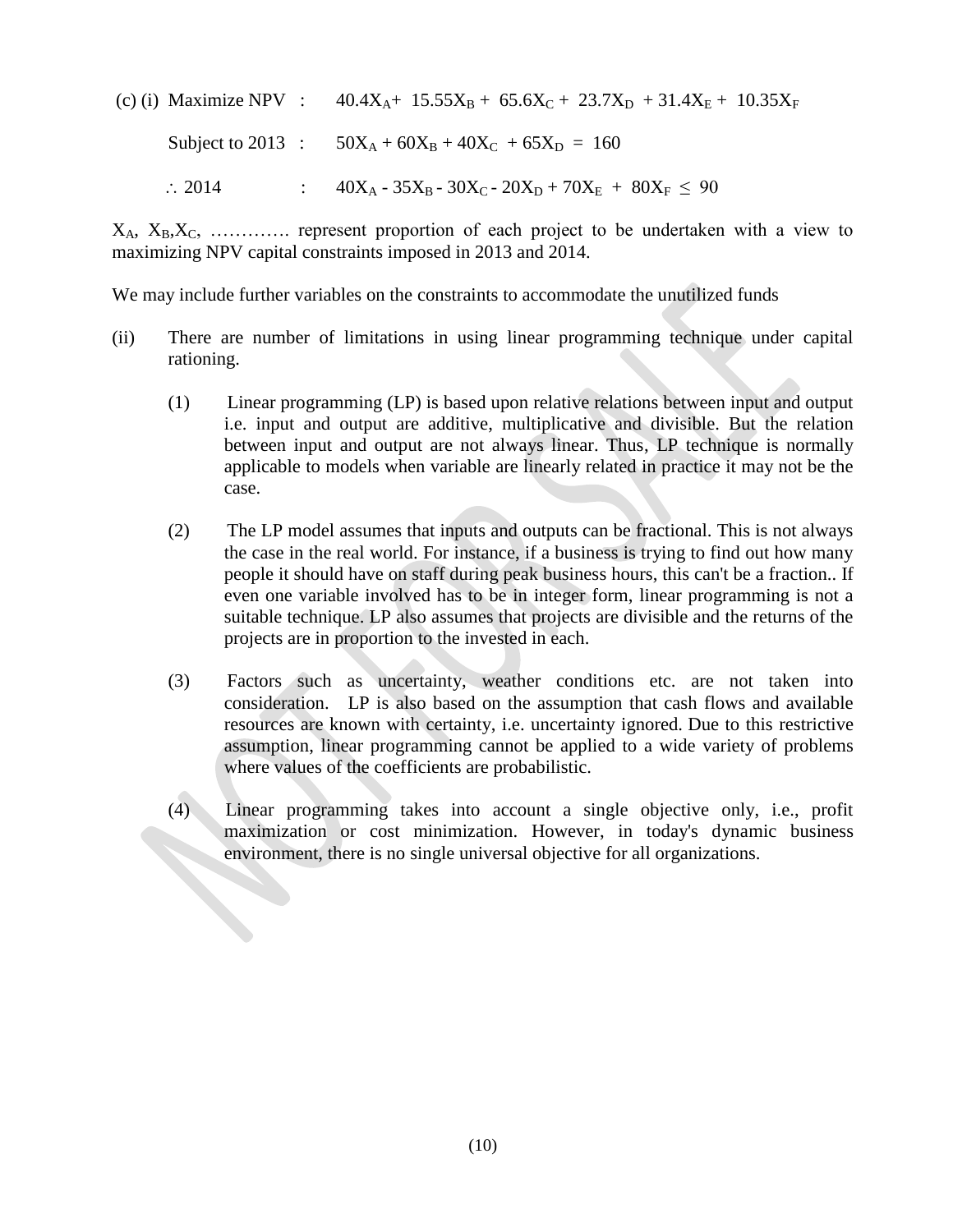#### **Answer No. 05**

(a) The importance of finance for SME growth and innovation has been a subject of various discussions, seminars, forums. The upshot of such discussions have led to formulation of many policies and schemes to provide financial assistance to SME sector. It is said that SME's cannot grow and innovate without bank credit. Basically this is correct as bank finance is one of the available financing modes to the SME sector. However, bank finance has proved to be restrictive or sometimes prohibitive as banks are not willing to take risks. Furthermore, banks tend to support large company borrowers rather than SMEs, because of other considerations, such as profitability, volume of business etc. Absence of collateral or weak collateral is another factor hindering availability of bank finance to the SME sector. However, the development banks may consider more than the commercial banks in financing SME sector business.

In spite of various schemes, SMEs have not been able to obtain necessary bank finance, both in Sri Lanka and mainly overseas. However, it is important to recognize that bank finance is not the only available means of finance to SMEs e.g. venture capital, leasing, local and foreign formed ventures are some of the other methods. Thus SMEs need to consider other alternatives as well, if they want to grow and innovate**.** 

(b) Debt service cover  $> 1.5$  times

Capital  $= 4bn/8 = 500 Mn$ Interest =  $4000 \times 9\% + 3500 \times 9\% = 675 \text{ Mn}$ Total debt service =  $1000 + 675 = 1.675$  Mn (i) EBIT bases on debt service cover EBITDA  $=$  1.5 Debt service Payment EBITDA = 1.5 x 1,675 = **Rs. 2,512.50 Mn** (ii) EBIT based on debt to EBIT ratio Debt  $\leq 2.5$ EBITDA  $4 \text{ bn} \leq 2.5$ EBITDA EBITDA = **Rs. 1,600 Mn** (iii) EBIT based on interest cover ratio Interest cover  $\geq$  3.5 times EBIT =  $3.5 \times 675$ 

 $\therefore$  **EBIT** = **Rs. 2,362.50** Mn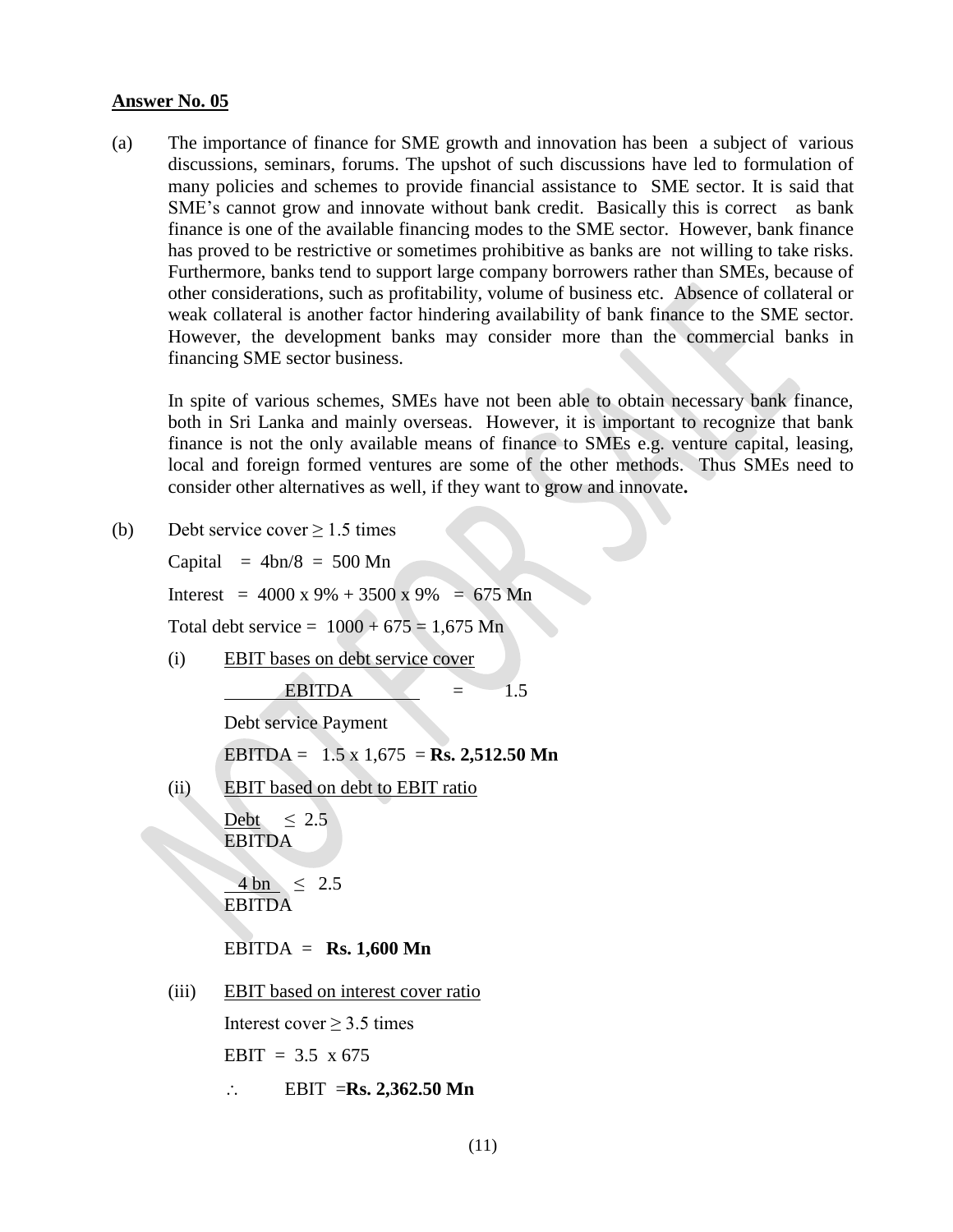#### (c) Negative Pledge

A provision in a loan agreement between a borrower and a lender prohibiting the borrower from pledging certain earmarked assets belonging to him without the consent of the lender. A . 'negative pledge' is in effect, not a pledge but a contractual obligation.

#### Haircut

Haircut refers to the reduction of a certain percentage (%) from the market value of the collateral involved in a transaction e.g. Repo. The percentage depends on the risk associated with the holding assets. Obviously lower the percentage in a haircut, higher the leverage would be.

#### PariPassu

Refers simply 'treating all parities the same "or" an equal footing e.g. in the distribution of assets., when a new issue of shares is made, on the same footing with existing shares for the purposes of dividend payments.

#### Default interest

This refers to the penal interest imposed by the lender on the borrower, in the event of a default /or violating the provisions of loan covenants.

#### Basis point

Basis point ((bips) is the smallest unit equal to 1/100 of 1%. This is mainly used in quoting financial instruments such as treasury bills, debentures etc. Movement of bips has an impact on the market value of a financial instrument.

| (d) | (i) | <b>EBIT</b><br>Depreciation<br><b>EBITDA</b> | $=$<br>$=$ | 1500<br>300<br>1800 |                     |
|-----|-----|----------------------------------------------|------------|---------------------|---------------------|
|     |     | Debt service cover<br>1800<br>1675           | $=$        |                     | 1.075 not satisfied |
|     |     | Interest cover<br>1500<br>675                |            | 2.22                | not satisfied       |
|     |     | Debits EBITDA<br>4,000<br>1,800              |            | 2.22                | not satisfied       |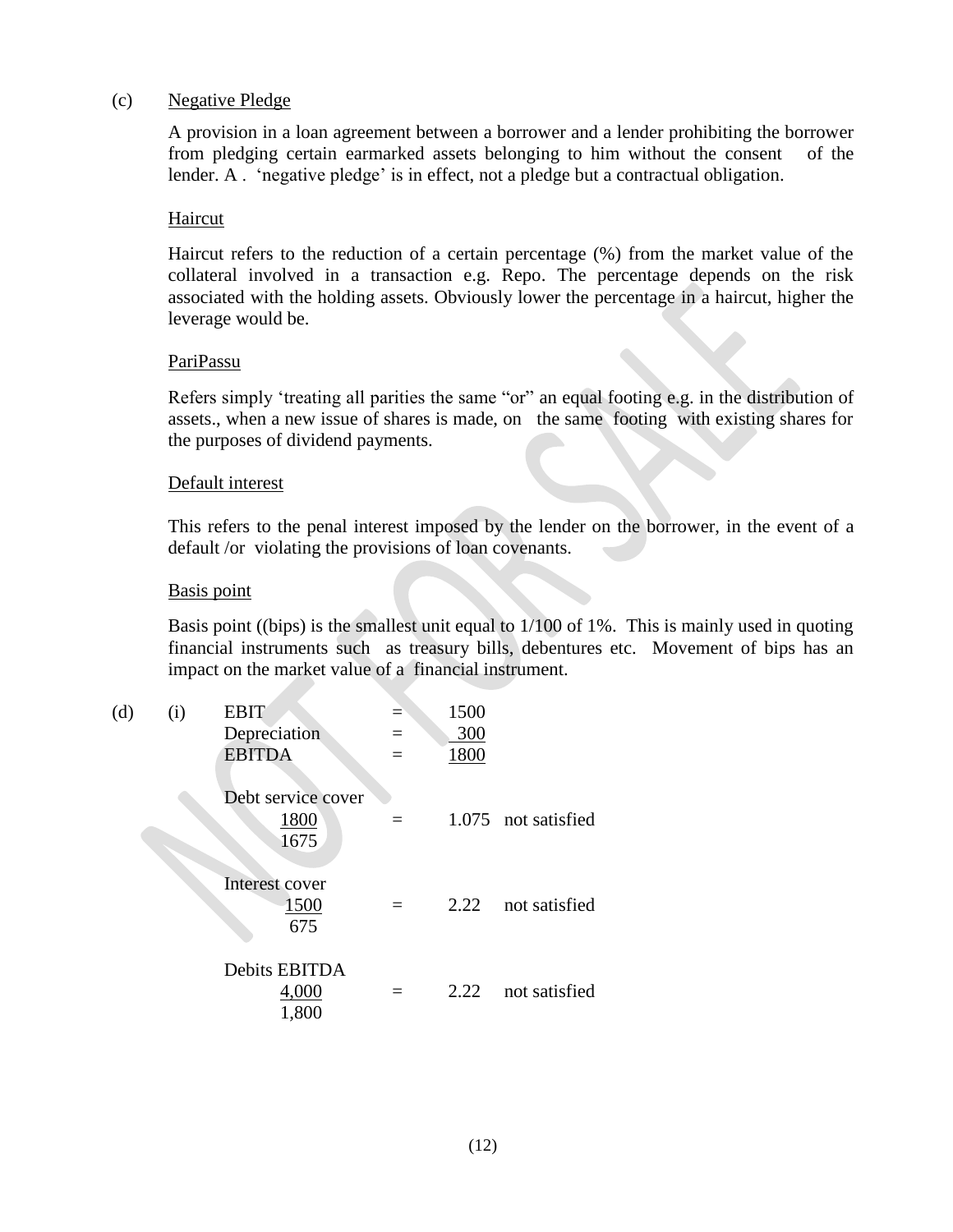